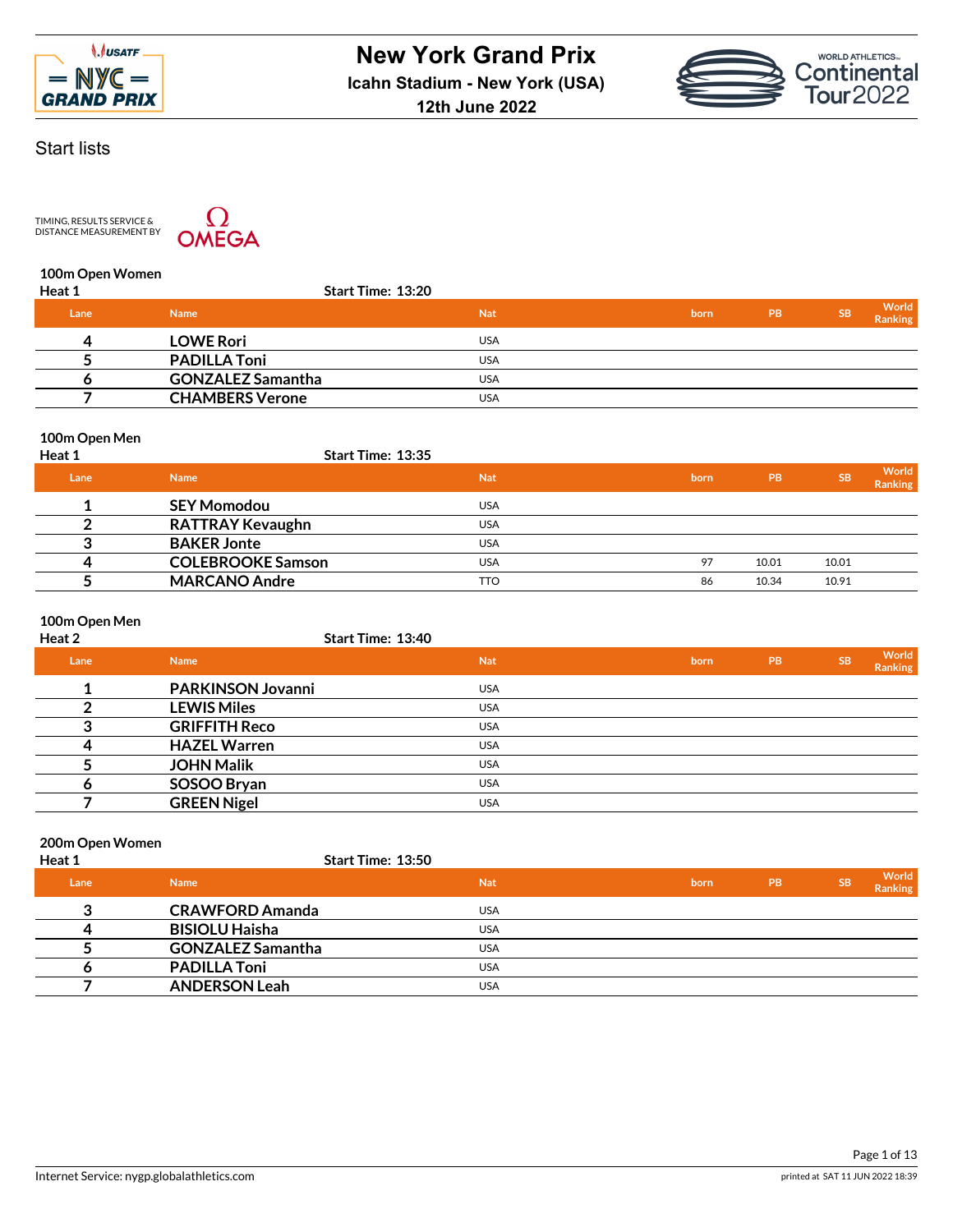



## **200m Open Men**

| Heat 1 | Start Time: 14:05        |            |      |       |           |                  |
|--------|--------------------------|------------|------|-------|-----------|------------------|
| Lane   | <b>Name</b>              | <b>Nat</b> | born | PB    | <b>SB</b> | World<br>Ranking |
|        | <b>HAZEL Warren</b>      | <b>USA</b> |      |       |           |                  |
|        | <b>COLEBROOKE Samson</b> | <b>USA</b> | 97   | 20.46 | 20.56     |                  |
|        | <b>PATTERSON Shannon</b> | <b>USA</b> |      |       |           |                  |
|        | <b>GREEN Nigel</b>       | <b>USA</b> |      |       |           |                  |
|        | <b>JOHN Malik</b>        | <b>USA</b> |      |       |           |                  |
|        |                          |            |      |       |           |                  |

### **200m Open Men**

| Heat 2 | <b>Start Time: 14:10</b>  |            |      |            |           |                         |
|--------|---------------------------|------------|------|------------|-----------|-------------------------|
| Lane   | <b>Name</b>               | <b>Nat</b> | born | <b>IPB</b> | <b>SB</b> | World<br><b>Ranking</b> |
| 3      | <b>ALEXANDRIS George</b>  | <b>USA</b> |      |            |           |                         |
|        | <b>SHEARMAN Kimorie</b>   | <b>USA</b> |      |            |           |                         |
|        | <b>LEWIS Miles</b>        | <b>USA</b> |      |            |           |                         |
|        | <b>BATTAGLIA Vincenzo</b> | <b>USA</b> |      |            |           |                         |
|        | <b>PARKINSON Jovanni</b>  | <b>USA</b> |      |            |           |                         |
|        | <b>ADAMS Stefan</b>       | <b>USA</b> |      |            |           |                         |
|        |                           |            |      |            |           |                         |

### **800m Open Women**

| Heat 1  | <b>Start Time: 14:20</b> |            |      |           |           |                  |
|---------|--------------------------|------------|------|-----------|-----------|------------------|
| Lane    | <b>Name</b>              | <b>Nat</b> | born | <b>PB</b> | <b>SB</b> | World<br>Ranking |
|         | <b>BERKSON Maddy</b>     | <b>USA</b> |      |           |           |                  |
| $2 - 1$ | <b>WALTERS Rachel</b>    | <b>USA</b> |      |           |           |                  |
| $2 - 2$ | <b>KING Mallory</b>      | <b>USA</b> |      |           |           |                  |
| 3       | <b>FINCH Gemma</b>       | <b>USA</b> |      |           |           |                  |
| 4       | <b>NGARAMBE Yolanda</b>  | <b>USA</b> |      |           |           |                  |
|         | <b>ARAGON Danielle</b>   | <b>USA</b> | 94   | 2:00.30   | 2:03.95   |                  |
| o       | <b>FRAY Jazmine</b>      | <b>JAM</b> |      |           |           |                  |
|         | <b>LIPSEY Charlene</b>   | <b>USA</b> | 91   | 1:57.38   | 2:02.10   |                  |
| 8       | <b>SAUNDERS Claudia</b>  | <b>FRA</b> | 94   | 2:00.47   | 2:02.91   |                  |

#### **800m Open Women**

| Heat 2 |                          | Start Time: 14:25 |      |           |           |                  |
|--------|--------------------------|-------------------|------|-----------|-----------|------------------|
| Lane   | <b>Name</b>              | <b>Nat</b>        | born | <b>PB</b> | <b>SB</b> | World<br>Ranking |
| ◠      | <b>SHEAD Jordan</b>      | <b>USA</b>        |      |           |           |                  |
|        | <b>AYOUB Aziza</b>       | <b>USA</b>        |      |           |           |                  |
|        | <b>MURRAY Andie</b>      | <b>USA</b>        |      |           |           |                  |
|        | <b>WENNERSTEN Camryn</b> | <b>USA</b>        |      |           |           |                  |
|        | <b>MORRISSEY Jamie</b>   | <b>USA</b>        |      |           |           |                  |
|        | <b>McNAMARA Gina</b>     | <b>USA</b>        |      |           |           |                  |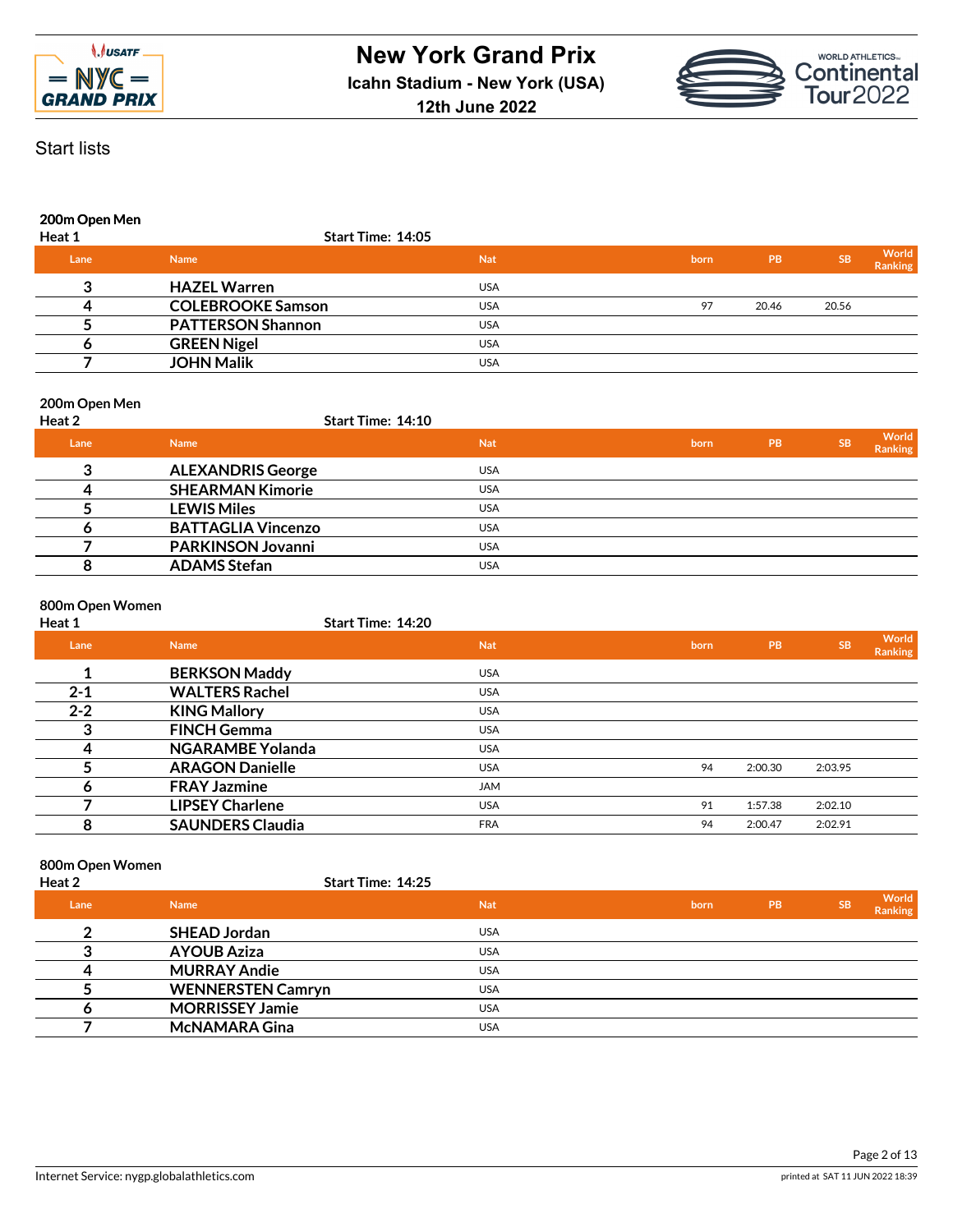



**800m Open Men**

| Heat 1 | Start Time: 14:35         |            |      |           |           |                  |
|--------|---------------------------|------------|------|-----------|-----------|------------------|
| Lane   | <b>Name</b>               | <b>Nat</b> | born | <b>PB</b> | <b>SB</b> | World<br>Ranking |
|        | <b>NIXON Daniel</b>       | <b>USA</b> |      |           |           |                  |
|        | <b>ALVARADO Abe</b>       | <b>USA</b> |      |           |           |                  |
|        | <b>IBADIN Edose</b>       | <b>USA</b> |      |           |           |                  |
|        | <b>PRINCE Quamel</b>      | <b>USA</b> |      |           |           |                  |
|        | <b>AMANKWAH Alex</b>      | <b>USA</b> |      |           |           |                  |
|        | <b>BROWN Eric</b>         | <b>USA</b> |      |           |           |                  |
|        | <b>HARRISON Christian</b> | <b>USA</b> |      |           |           |                  |
|        | <b>JOHNSON Olandis</b>    | <b>USA</b> |      |           |           |                  |
|        |                           |            |      |           |           |                  |

#### **800m Open Men**

| Heat 2 | <b>Start Time: 14:40</b>   |            |                      |           |           |                         |
|--------|----------------------------|------------|----------------------|-----------|-----------|-------------------------|
| Lane   | <b>Name</b>                | <b>Nat</b> | <b>Date of Birth</b> | <b>PB</b> | <b>SB</b> | World<br><b>Ranking</b> |
|        | <b>FIORE Luciano</b>       | <b>USA</b> |                      |           |           |                         |
|        | <b>CUTHBERTSON William</b> | <b>USA</b> |                      |           |           |                         |
| 3      | <b>FORD Robert</b>         | <b>USA</b> |                      |           |           |                         |
| 4      | <b>ALLEN Ben</b>           | <b>USA</b> |                      |           |           |                         |
|        | <b>MIAWAD Hazem</b>        | <b>USA</b> |                      |           |           |                         |
| o      | <b>FAULKNER Gillan</b>     | <b>USA</b> |                      |           |           |                         |
|        | <b>GROSS Derek</b>         | <b>USA</b> |                      |           |           |                         |
| 8      | <b>PEARL Joseph</b>        | <b>USA</b> |                      |           |           |                         |
|        |                            |            |                      |           |           |                         |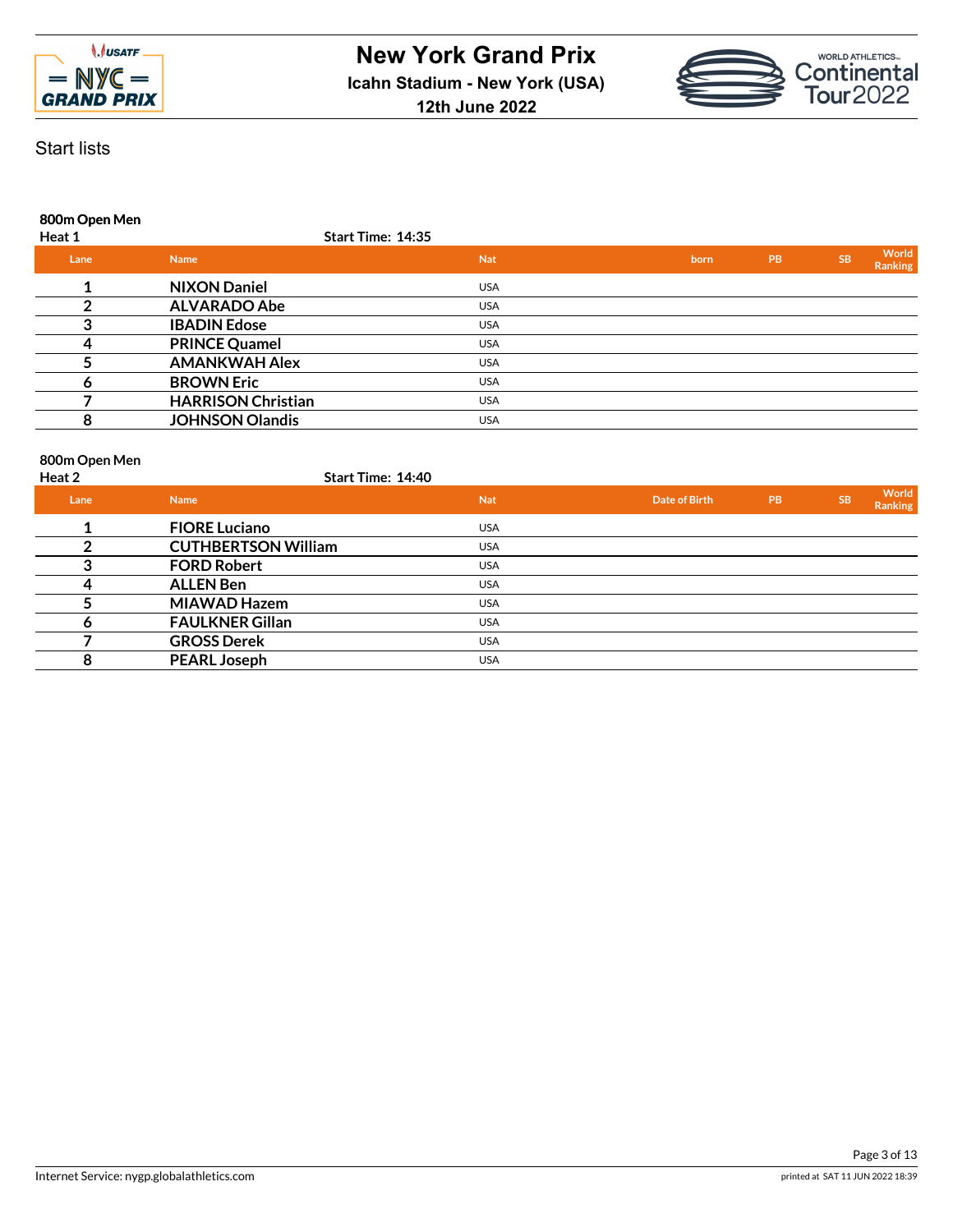



# Start lists

# **4x100m Relay Girls**

| $9 - 10$   | Start Time: 14:47               |           |           |                         |
|------------|---------------------------------|-----------|-----------|-------------------------|
| Lane Nat   | <b>Nation</b>                   | <b>NR</b> | <b>SB</b> | World<br><b>Ranking</b> |
| $1$ USA    | VO2 MAX TC                      |           |           |                         |
| $2$ USA    | <b>VELOCITY TC</b>              |           |           |                         |
| $3$ USA    | PROSPECT PARK YOUTH TC          |           |           |                         |
| $4$ USA    | <b>WESTCHESTER WOLVES</b>       |           |           |                         |
| $5$ USA    | <b>MO BETTER JAGUARS TC</b>     |           |           |                         |
| $6$ USA    | <b>BRONX TIGERS</b>             |           |           |                         |
| <b>USA</b> | <b>OCEAN BREEZE WAVERUNNERS</b> |           |           |                         |
| 8 USA      | <b>METRO EAGLES</b>             |           |           |                         |
|            |                                 |           |           |                         |

#### **4x100m Relay Boys**

| $9 - 10$   | Start Time: 14:52               |           |           |                         |
|------------|---------------------------------|-----------|-----------|-------------------------|
| Lane Nat   | <b>Nation</b>                   | <b>NR</b> | <b>SB</b> | World<br><b>Ranking</b> |
| $5$ USA    | <b>PROSPECT PARK YOUTH TC</b>   |           |           |                         |
| $6$ USA    | <b>MORRIS ESTATE</b>            |           |           |                         |
| <b>USA</b> | <b>VELOCITY TC</b>              |           |           |                         |
| 8 USA      | <b>OCEAN BREEZE WAVERUNNERS</b> |           |           |                         |

## **3000m Girls**

| $15 - 18$ |                        | Start Time: 14:57 |      |           |           |                  |
|-----------|------------------------|-------------------|------|-----------|-----------|------------------|
| Order     | <b>Name</b>            | <b>Nat</b>        | born | <b>PB</b> | <b>SB</b> | World<br>Ranking |
|           | <b>COATS Rose</b>      | <b>USA</b>        |      |           |           |                  |
|           | <b>FERRETTI Rylee</b>  | <b>USA</b>        |      |           |           |                  |
|           | <b>STENHOUSE Bella</b> | <b>USA</b>        |      |           |           |                  |
|           | <b>GUMP Ava</b>        | <b>USA</b>        |      |           |           |                  |
|           | <b>OHASHI Hana</b>     | <b>USA</b>        |      |           |           |                  |
|           | <b>ASHE Baila</b>      | <b>USA</b>        |      |           |           |                  |

#### **Triple Jump Men**

### **Start Time: 15:00**

| <b>Order</b> | <b>Name</b>           | <b>Nat</b> | Date of Birth | <b>PB</b> | <b>SB</b> | World<br><b>Ranking</b> |
|--------------|-----------------------|------------|---------------|-----------|-----------|-------------------------|
|              | <b>DOUGLAS Nick</b>   | JAM        | 11 JUN 1995   | 15.68     | 14.64     |                         |
|              | <b>SCOTT Jordan</b>   | <b>JAM</b> | 29 JUN 1997   | 17.08     | 16.46     | 37                      |
|              | <b>TORRIJOS Pablo</b> | <b>ESP</b> | 12 MAY 1992   | 17.09     | 16.50     | 20                      |
| 4            | <b>SCOTT Donald</b>   | <b>USA</b> | 23 FEB 1992   | 17.43     | 16.88     | 6                       |
|              | <b>CLAYE Will</b>     | <b>USA</b> | 13 JUN 1991   | 18.14     |           |                         |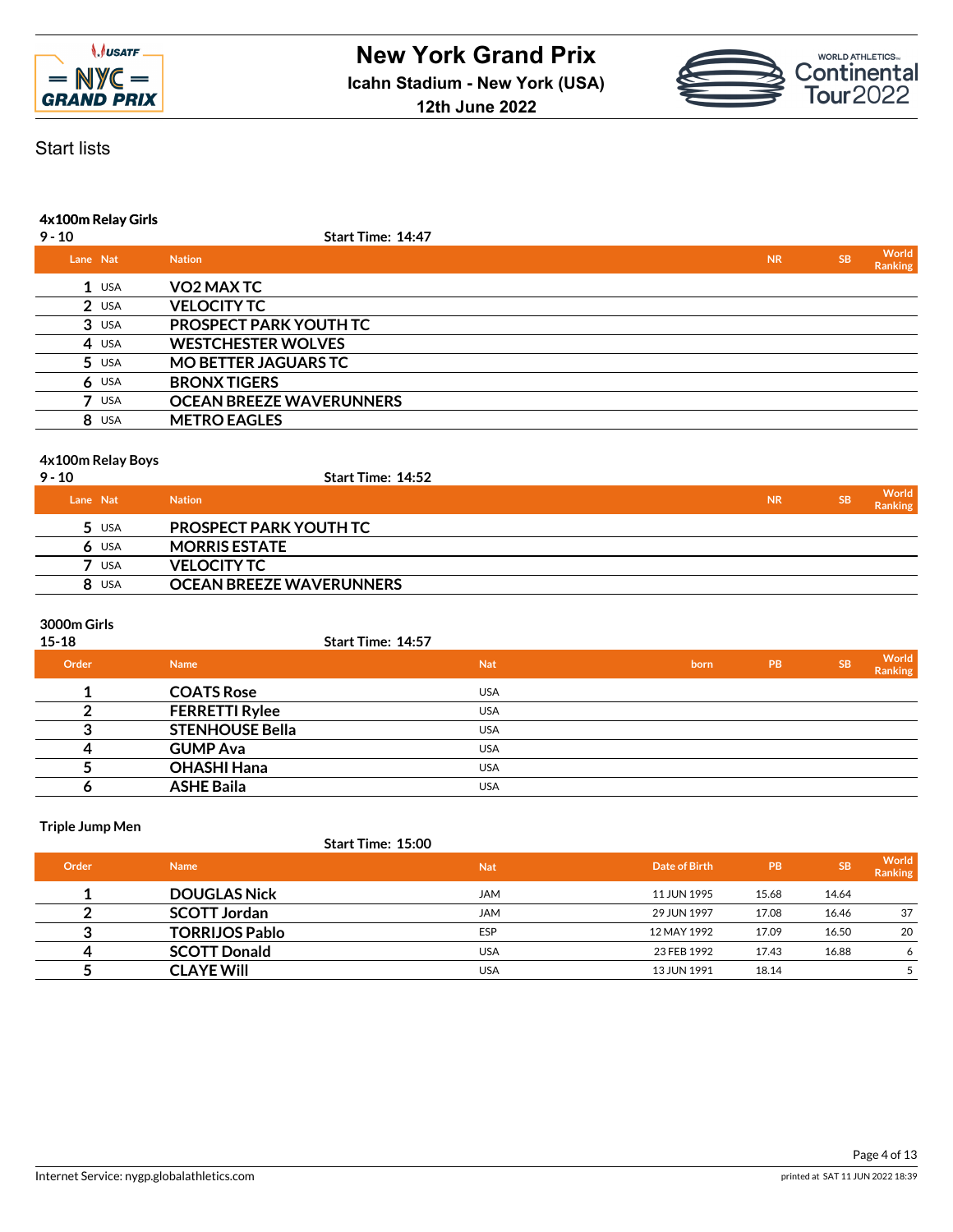



## **3000m Boys**

| $15 - 18$ | Start Time: 15:09         |            |      |    |           |                         |
|-----------|---------------------------|------------|------|----|-----------|-------------------------|
| Order     | <b>Name</b>               | <b>Nat</b> | born | PB | <b>SB</b> | World<br><b>Ranking</b> |
|           | <b>MARGETTS Sebastian</b> | <b>USA</b> |      |    |           |                         |
|           | <b>SELIGER Maxim</b>      | <b>USA</b> |      |    |           |                         |
|           | <b>BOUTIN Nate</b>        | <b>USA</b> |      |    |           |                         |
|           | SHADAKSHARAPPA Rishi      | <b>USA</b> |      |    |           |                         |
|           | <b>ROBERTSON Nicholas</b> | <b>USA</b> |      |    |           |                         |
|           | <b>McCABE Matt</b>        | <b>USA</b> |      |    |           |                         |
|           | <b>SIMPSON Lucas</b>      | <b>USA</b> |      |    |           |                         |
| 8         | <b>GILL Turner</b>        | <b>USA</b> |      |    |           |                         |

#### **Sprint Medley Relay Girls**

| 11-12    | ------- <i>--</i> --- <i>-</i> , -----, ---- | <b>Start Time: 15:21</b>        |           |           |                  |
|----------|----------------------------------------------|---------------------------------|-----------|-----------|------------------|
| Lane Nat |                                              | <b>Nation</b>                   | <b>NR</b> | <b>SB</b> | World<br>Ranking |
|          | $2$ USA                                      | <b>METRO EAGLES</b>             |           |           |                  |
|          | $3$ USA                                      | VO2 MAX TC                      |           |           |                  |
|          | 4 USA                                        | <b>JAGUARS TC</b>               |           |           |                  |
|          | $5$ USA                                      | PROSPECT PARK YOUTH TC          |           |           |                  |
| 6        | USA                                          | <b>OCEAN BREEZE WAVERUNNERS</b> |           |           |                  |
|          | USA                                          | <b>288 TRACK CLUB</b>           |           |           |                  |
|          | 8 USA                                        | <b>ALAYCIA TC</b>               |           |           |                  |
|          |                                              |                                 |           |           |                  |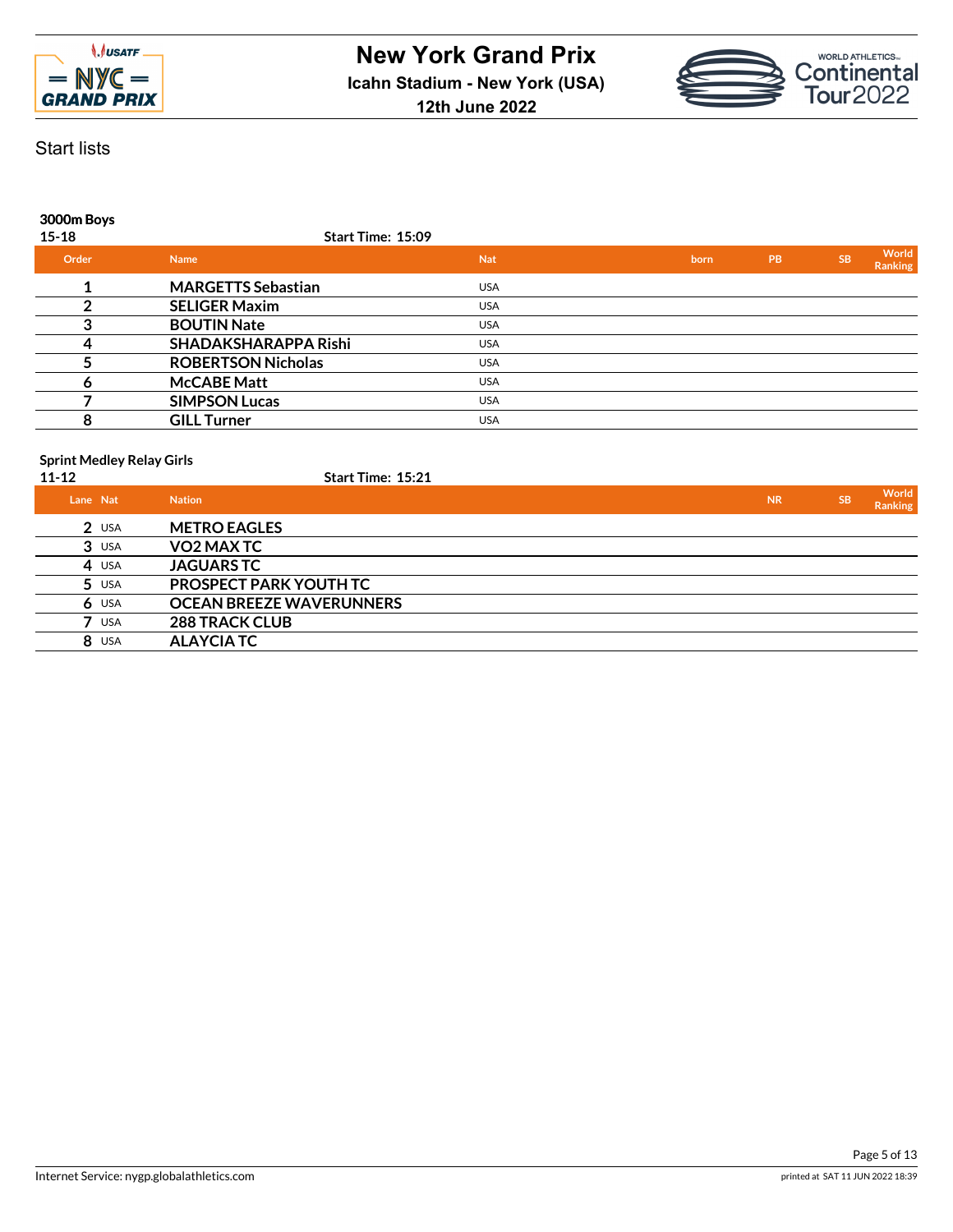



# Start lists

# **Sprint Medley Relay Boys**

| $11 - 12$ | Start Time: 15:27               |           |           |                         |
|-----------|---------------------------------|-----------|-----------|-------------------------|
| Lane Nat  | <b>Nation</b>                   | <b>NR</b> | <b>SB</b> | World<br><b>Ranking</b> |
| $2$ USA   | <b>OCEAN BREEZE WAVERUNNERS</b> |           |           |                         |
| $3$ USA   | <b>V-TESS TC LONG ISLAND</b>    |           |           |                         |
| 4 USA     | <b>JAGUARSTC</b>                |           |           |                         |
| $5$ USA   | PROSPECT PARK YOUTH TC          |           |           |                         |
| $6$ USA   | <b>VELOCITY TC</b>              |           |           |                         |
| USA       | <b>WESTCHESTER WOLVES</b>       |           |           |                         |
| 8 USA     | <b>MORRIS ESTATE</b>            |           |           |                         |
|           |                                 |           |           |                         |

### **1 Mile Girls**

**13-14 Start Time: 15:34**

| Order | <b>Name</b>                  | <b>Nat</b> | born | <b>PB</b> | <b>SB</b> | World<br>Ranking |
|-------|------------------------------|------------|------|-----------|-----------|------------------|
| 1     | <b>PUTKA Macy</b>            | <b>USA</b> |      |           |           |                  |
| າ     | <b>OWOLABI-FAJANA Aneika</b> | <b>USA</b> |      |           |           |                  |
| 3     | <b>PUTKA Gigi</b>            | <b>USA</b> |      |           |           |                  |
| 4     | <b>WILLIAMS Sky</b>          | <b>USA</b> |      |           |           |                  |
| 5     | <b>OTAVALO Valeria</b>       | <b>USA</b> |      |           |           |                  |
| Ô     | <b>McCULLOUGH Zoe</b>        | <b>USA</b> |      |           |           |                  |
|       | <b>NINA Lia</b>              | <b>USA</b> |      |           |           |                  |
| 8     | <b>GRANT Julia</b>           | <b>USA</b> |      |           |           |                  |
| 9     | <b>KLIESCH Katelyn</b>       | <b>USA</b> |      |           |           |                  |
| 10    | <b>DOUGLAS Naomi</b>         | <b>USA</b> |      |           |           |                  |
| 11    | <b>BACKUS Genevieve</b>      | <b>USA</b> |      |           |           |                  |

# **1 Mile Boys**

| $13 - 14$ | Start Time: 15:40               |            |      |           |           |                  |
|-----------|---------------------------------|------------|------|-----------|-----------|------------------|
| Order     | <b>Name</b>                     | <b>Nat</b> | born | <b>PB</b> | <b>SB</b> | World<br>Ranking |
| 1         | <b>PARKER Pierce</b>            | <b>USA</b> |      |           |           |                  |
| 2         | <b>CRUZ Yuhan</b>               | <b>USA</b> |      |           |           |                  |
| 3         | <b>DUNCAN Christian</b>         | <b>USA</b> |      |           |           |                  |
| 4         | <b>CALABRESE Joseph</b>         | <b>USA</b> |      |           |           |                  |
| 5         | <b>RYLAND Sam</b>               | <b>USA</b> |      |           |           |                  |
| 6         | <b>BRUCE Keith</b>              | <b>USA</b> |      |           |           |                  |
|           | <b>BLISSETT-SAAVERDRA Mateo</b> | <b>USA</b> |      |           |           |                  |
| 8         | <b>AJAYI Martin</b>             | <b>USA</b> |      |           |           |                  |
| Ο         | <b>YARON Ariel</b>              | <b>USA</b> |      |           |           |                  |
| 10        | <b>MOELLER T. Harrison</b>      | <b>USA</b> |      |           |           |                  |
| 11        | <b>FALCON Jayden</b>            | <b>USA</b> |      |           |           |                  |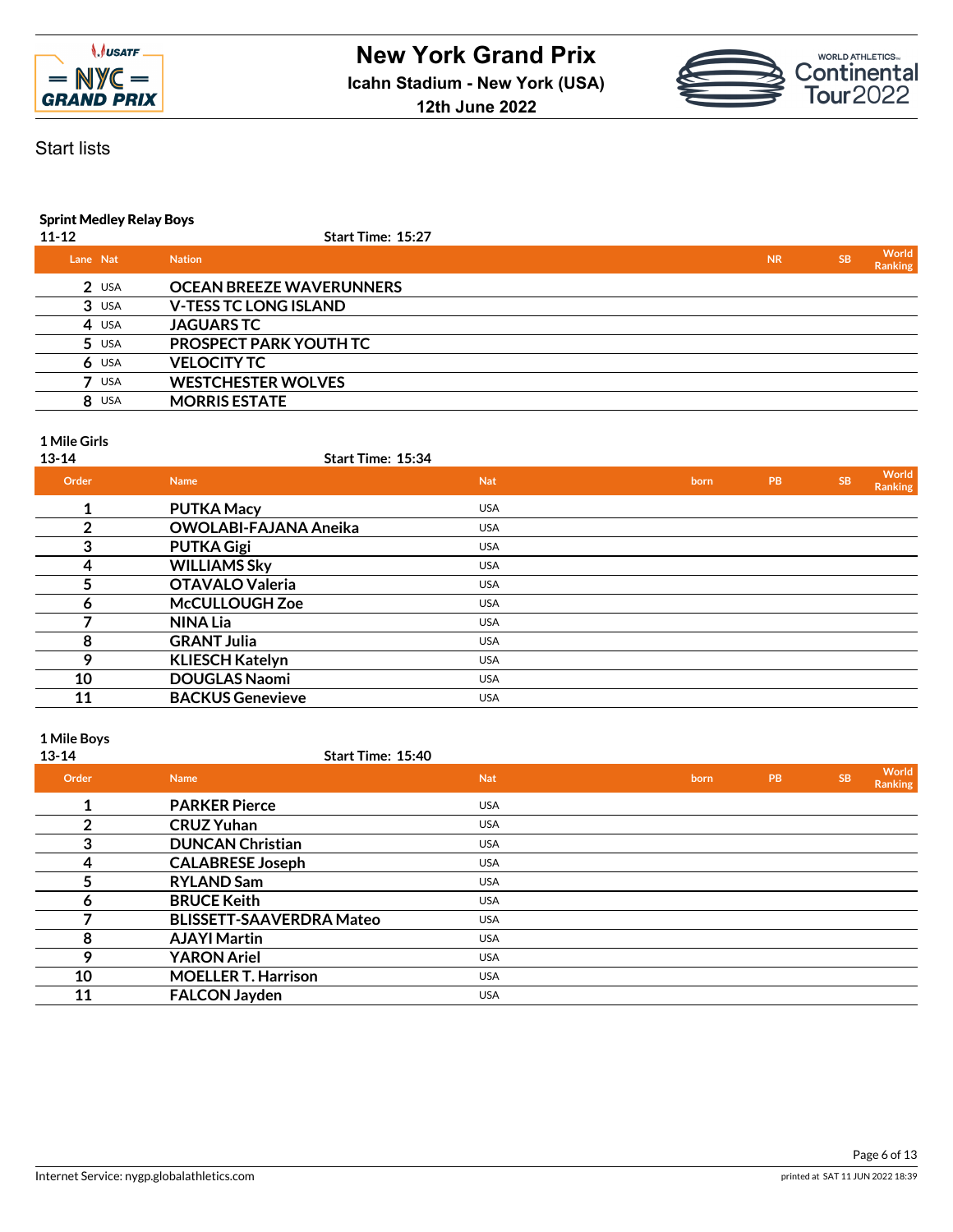



# Start lists

### **110m Hurdles Men**

|      | Start Time: 16:03       |            |               |           |           |                         |
|------|-------------------------|------------|---------------|-----------|-----------|-------------------------|
| Lane | <b>Name</b>             | <b>Nat</b> | Date of Birth | <b>PB</b> | <b>SB</b> | World<br><b>Ranking</b> |
| ົ    | <b>WALTERS Ruebin</b>   | <b>TTO</b> | 2 APR 1995    | 13.30     | 13.60     | 65                      |
|      | <b>BRITT Jamal</b>      | <b>USA</b> | 28 DEC 1998   | 13.27     | 13.30     | 19                      |
|      | <b>ROBERTS Daniel</b>   | <b>USA</b> | 13 NOV 1997   | 13.00     | 13.36     | 8                       |
|      | <b>ALLEN Devon</b>      | <b>USA</b> | 12 DEC 1994   | 12.99     | 13.11     | $\overline{2}$          |
|      | <b>HOLLOWAY Grant</b>   | <b>USA</b> | 19 NOV 1997   | 12.81     | 13.34     | 3                       |
|      | <b>THOMAS Damion</b>    | <b>JAM</b> | 29 JUN 1999   | 13.11     | 13.58     | 21                      |
| 8    | <b>BRATHWAITE Shane</b> | <b>BAR</b> | 8 FEB 1990    | 13.21     | 13.47     | 20                      |

#### **800m Women**

# **Start Time: 16:10**

| Lane    | <b>Name</b>                   | <b>Nat</b> | Date of Birth | <b>PB</b> | <b>SB</b> | World<br><b>Ranking</b> |
|---------|-------------------------------|------------|---------------|-----------|-----------|-------------------------|
| 1       | <b>DETRA Brenna</b>           | <b>USA</b> | 13 AUG 1995   | 1:59.94   | 1:59.94   | 49                      |
| $2 - 1$ | <b>GORDON-POWELL Chrisann</b> | <b>JAM</b> | 18 SEP 1994   | 1:59.52   | 1:59.52   | 54                      |
| $2 - 2$ | <b>RIVERS Danae</b>           | <b>USA</b> | 3 FEB 1998    | 2:02.53   | 2:03.06   |                         |
| 3       | <b>HURTA Sage</b>             | <b>USA</b> | 23 JUN 1998   | 1:59.59   | 1:59.59   | 23                      |
| $4 - 1$ | <b>SHANAHAN Louise</b>        | <b>IRL</b> | 26 JAN 1997   | 1:59.42   | 1:59.42   | 43                      |
| $4 - 2$ | <b>EDWARDS Kaela</b>          | <b>USA</b> | 8 DEC 1993    | 1:59.68   | 2:04.03   |                         |
| 5       | <b>FELDMEIER Brooke</b>       | <b>USA</b> | 26 JAN 1996   | 2:01.54   | 2:03.77   |                         |
| $6 - 1$ | <b>WATSON Sammy</b>           | <b>USA</b> | 10 NOV 1999   | 2:00.65   | 2:02.47   | 53                      |
| $6 - 2$ | <b>WILSON Allie</b>           | <b>USA</b> | 31 MAR 1996   | 1:58.18   | 1:58.18   | 27                      |
|         | <b>WILSON Ajee'</b>           | <b>USA</b> | 8 MAY 1994    | 1:55.61   | 1:58.06   | 9                       |
| $8 - 1$ | <b>BAKER Olivia</b>           | <b>USA</b> | 12 JUN 1996   | 1:59.80   | 1:59.80   | 28                      |
| $8 - 2$ | <b>FRAY Jazmine</b>           | (PM) JAM   |               |           |           |                         |

#### **100m Hurdles Women**

#### **Start Time: 16:18**

| Lane | <b>Name</b>                   | <b>Nat</b> | Date of Birth | <b>PB</b> | <b>SB</b> | World<br>Ranking |
|------|-------------------------------|------------|---------------|-----------|-----------|------------------|
|      | <b>VAZQUEZ Paolo</b>          | <b>PUR</b> | 28 NOV 1998   | 12.98     | 12.98     | 47               |
|      | <b>CHADWICK Payton</b>        | <b>USA</b> | 29 NOV 1995   | 12.62     | 13.12     | 14               |
|      | <b>CLEMONS Christina</b>      | <b>USA</b> | 29 MAY 1990   | 12.51     | 12.68     | 18               |
| 4    | <b>JOHNSON Alaysha</b>        | <b>USA</b> | 20 JUL 1996   | 12.50     | 12.50     | 20               |
|      | <b>CUNNINGHAM Gabriele</b>    | <b>USA</b> | 22 FEB 1998   | 12.53     | 12.75     | 10               |
| о    | <b>JONES Tia</b>              | <b>USA</b> | 8 SEP 2000    | 12.59     | 12.59     | 16               |
|      | <b>VARGAS Andrea Carolina</b> | <b>CRC</b> | 28 MAY 1996   | 12.64     | 13.05     | 33               |
| 8    | <b>BRISSETT Chanel</b>        | <b>USA</b> | 10 AUG 1999   | 12.52     | 12.73     | 29               |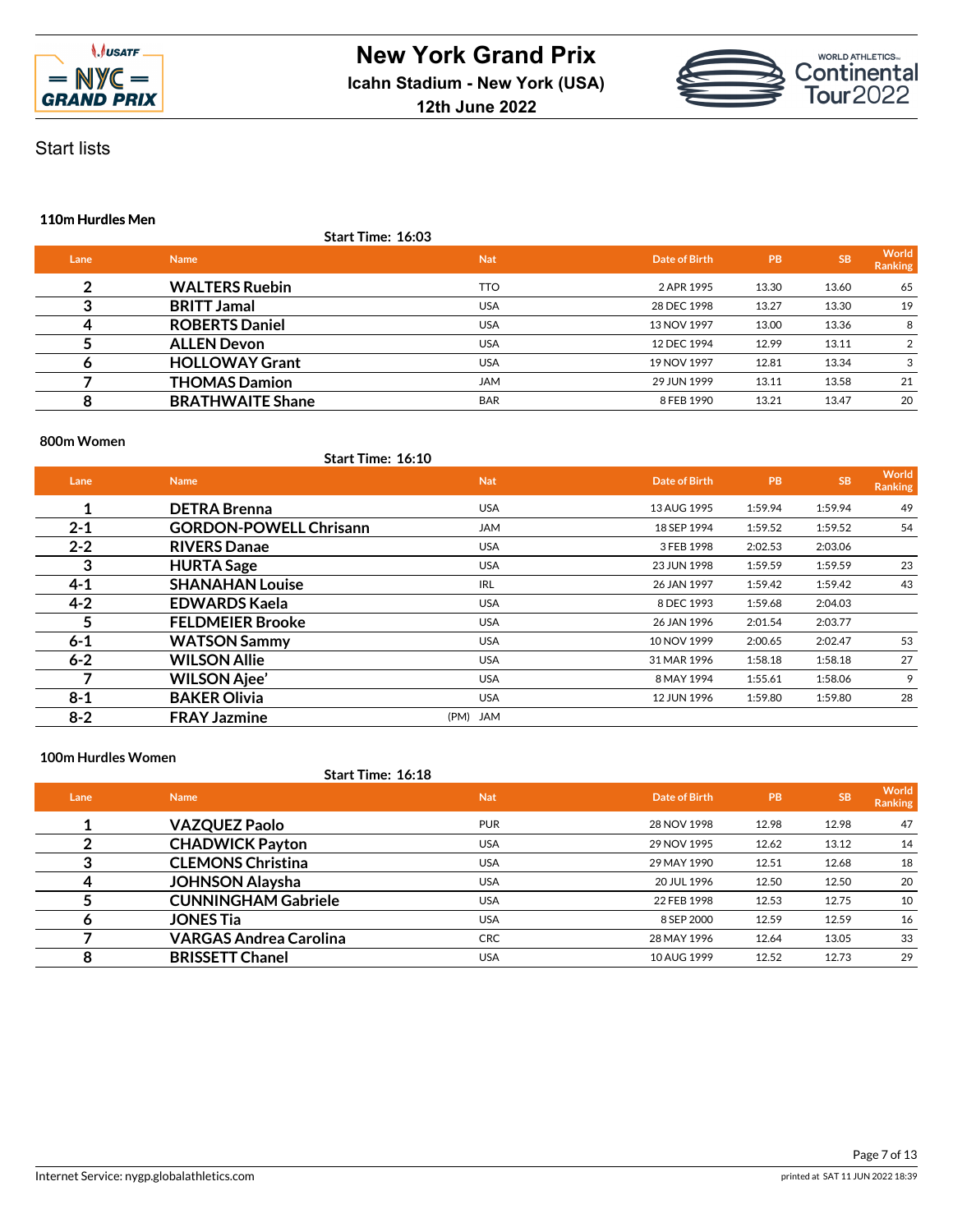



# Start lists

## **Shot Put Women**

|                      | <b>Start Time: 16:20</b>   |            |               |           |           |                         |
|----------------------|----------------------------|------------|---------------|-----------|-----------|-------------------------|
| Order<br><b>Name</b> |                            | <b>Nat</b> | Date of Birth | <b>PB</b> | <b>SB</b> | World<br><b>Ranking</b> |
|                      | <b>RIDDICK Monique</b>     | <b>USA</b> | 8 NOV 1989    | 18.89     | 17.94     | 55                      |
|                      | <b>OLADIPO Divine</b>      | <b>GBR</b> | 5 OCT 1998    | 17.97     | 17.97     | 49                      |
|                      | <b>FATHERLY Rachel</b>     | <b>USA</b> | 20 APR 1994   | 19.20     | 18.13     | 28                      |
|                      | <b>THOMAS-DODD Danniel</b> | <b>JAM</b> | 11 NOV 1992   | 19.55     | 19.53     | 9                       |
|                      | <b>EALEY Chase</b>         | <b>USA</b> | 20 JUL 1994   | 19.98     | 19.98     | 3                       |
|                      | <b>RAMSEY Jessica</b>      | <b>USA</b> | 26 JUL 1991   | 20.12     | 19.38     | 11                      |
|                      | <b>SAUNDERS Raven</b>      | <b>USA</b> | 15 MAY 1996   | 19.96     | 18.71     | 6                       |

#### **100m Women**

# **Start Time: 16:28**

| Date of Birth | <b>PB</b> | <b>SB</b> | World<br>Ranking |
|---------------|-----------|-----------|------------------|
| 27 APR 1993   | 10.99     | 11.42     | 89               |
| 7 NOV 2000    | 11.10     | 11.20     | 80               |
| 14 JUL 1996   | 10.96     | 11.04     | 15               |
| 27 MAR 1999   | 10.87     | 10.87     | 25               |
| 25 MAR 2000   | 10.72     | 10.92     | 19               |
| 24 FEB 1996   | 10.85     | 10.95     | 17               |
| 21 MAR 2002   | 10.97     | 11.03     | 14               |
| 25 MAR 1997   | 10.83     | 11.13     | 9                |
| 28 OCT 1996   | 11.02     | 11.06     | 27               |
|               |           |           |                  |

#### **400m Men**

# **Start Time: 16:36**

| Lane | <b>Name</b>             | <b>Nat</b> | Date of Birth | <b>PB</b> | <b>SB</b> | World<br>Ranking |
|------|-------------------------|------------|---------------|-----------|-----------|------------------|
| ົ    | <b>PRINGLE Myles</b>    | <b>USA</b> | 5 SEP 1997    | 45.35     | 45.99     | 176              |
|      | <b>CEDENIO Machel</b>   | <b>TTO</b> | 6 SEP 1995    | 44.01     | 46.20     | 79               |
|      | <b>WILLIAMS Noah</b>    | <b>USA</b> | 1 JAN 1999    | 44.30     | 45.96     | 47               |
|      | <b>CHERRY Michael</b>   | USA        | 23 MAR 1995   | 44.03     | 44.28     | $\mathfrak{p}$   |
| О    | <b>TERRY Tyler</b>      | <b>USA</b> | 3 DEC 1997    | 45.00     | 45.00     | 55               |
|      | <b>FRANCIS Javon</b>    | <b>JAM</b> | 14 DEC 1994   | 44.50     | 45.47     | 90               |
|      | <b>MOKALENG Derrick</b> | <b>RSA</b> | 18 JUN 1997   | 45.02     | 45.92     | 173              |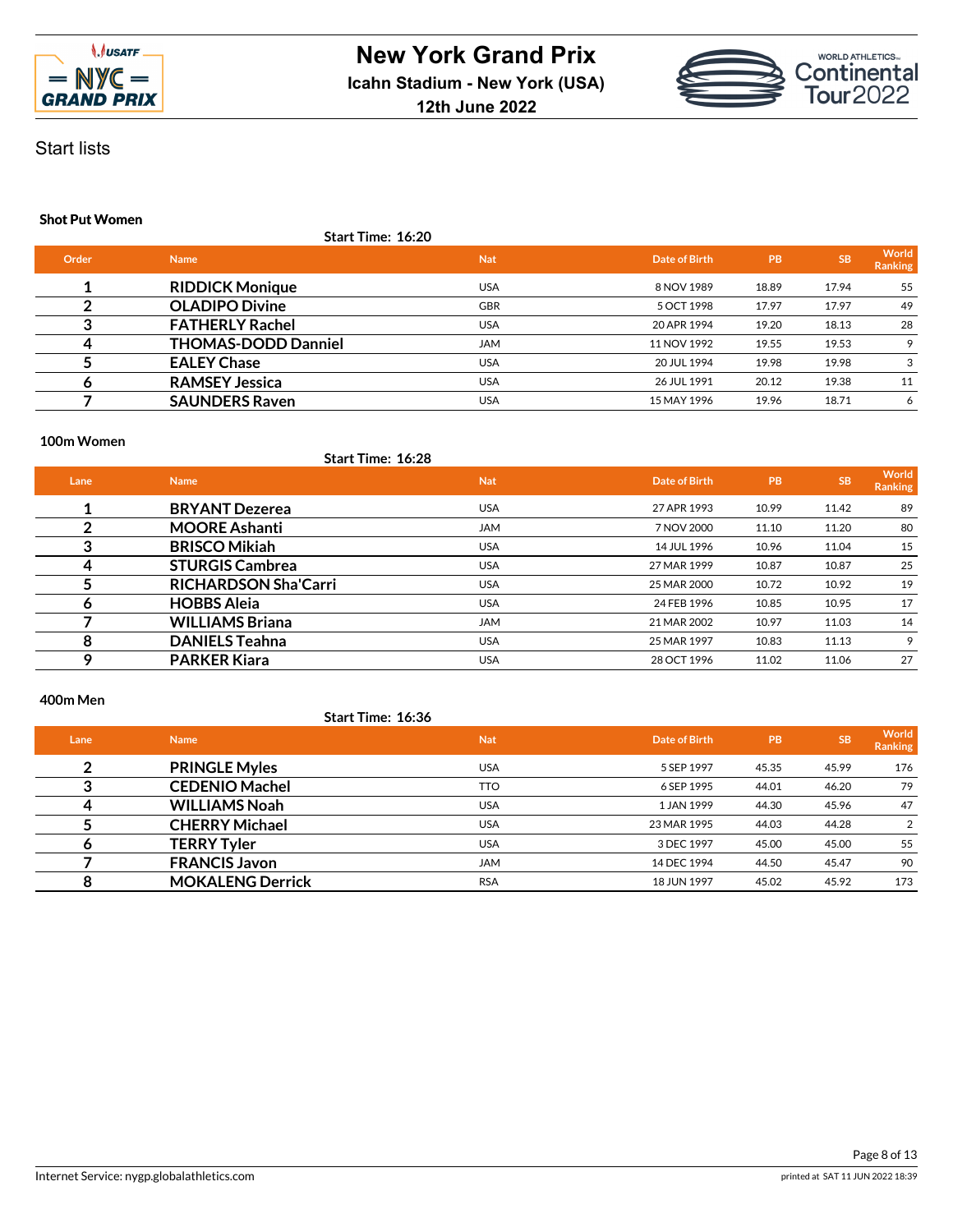



# Start lists

### **100m Men**

|      |                          | Start Time: 16:45 |               |       |           |                         |
|------|--------------------------|-------------------|---------------|-------|-----------|-------------------------|
| Lane | <b>Name</b>              | <b>Nat</b>        | Date of Birth | PB    | <b>SB</b> | World<br><b>Ranking</b> |
|      | <b>RATTRAY Kevaun</b>    | <b>JAM</b>        | 16 APR 1996   | 10.25 | 10.56     | 698                     |
|      | <b>KEMP Demek</b>        | <b>USA</b>        | 26 APR 1996   | 10.03 | 10.44     | 259                     |
| 3    | <b>YOUNG Isiah</b>       | <b>USA</b>        | 5 JAN 1990    | 9.89  | 10.13     | 17                      |
| 4    | <b>BLAKE Ackeem</b>      | <b>JAM</b>        | 21 JAN 2002   | 10.08 | 10.08     | 79                      |
|      | <b>COLEMAN Christian</b> | <b>USA</b>        | 6 MAR 1996    | 9.76  | 10.04     | 9                       |
| Ô    | <b>BRACY Marvin</b>      | <b>USA</b>        | 15 DEC 1993   | 9.85  | 10.11     | 8                       |
|      | <b>WILLIAMS Kendal</b>   | <b>USA</b>        | 23 SEP 1995   | 9.99  | 10.05     | 64                      |
| 8    | <b>RODGERS Michael</b>   | <b>USA</b>        | 24 APR 1985   | 9.85  | 10.19     | 14                      |
| Q    | <b>MARCANO Andre</b>     | <b>TTO</b>        | 27 MAR 1986   | 10.34 | 10.91     | 926                     |

### **400m Hurdles Women**

|      |                         | Start Time: 16:55 |               |       |           |                         |
|------|-------------------------|-------------------|---------------|-------|-----------|-------------------------|
| Lane | <b>Name</b>             | <b>Nat</b>        | Date of Birth | PB    | <b>SB</b> | World<br><b>Ranking</b> |
| າ    | <b>FOSTER Andrea</b>    | <b>GUY</b>        | 12 MAR 1997   | 58.67 | 58.67     |                         |
|      | <b>CABEZAS Valeria</b>  | <b>COL</b>        | 16 JAN 2001   | 56.13 | 56.31     | 41                      |
|      | <b>TATE Cassandra</b>   | <b>USA</b>        | 11 SEP 1990   | 54.01 | 54.81     | 36                      |
|      | <b>WOODRUFF Gianna</b>  | <b>PAN</b>        | 18 NOV 1993   | 54.20 | 54.60     | 8                       |
| o    | <b>GONZALEZ Melissa</b> | <b>COL</b>        | 24 JUN 1994   | 54.80 | 54.80     | 11                      |
|      | <b>SALMON Shiann</b>    | <b>JAM</b>        | 31 MAR 1999   | 54.43 | 54.43     | 15                      |
|      | <b>BELLE Tia-Adana</b>  | <b>BAR</b>        | 15 JUN 1996   | 54.18 | 55.77     | 48                      |

### **100m**

# **Fastest Girl in NYC**

| Lane | <b>Name</b>               | <b>Nat</b> | born | PB | <b>SB</b> | World<br>Ranking |
|------|---------------------------|------------|------|----|-----------|------------------|
|      | <b>DOCKERY Nyla</b>       | <b>USA</b> |      |    |           |                  |
|      | <b>McPHERSON Clevecia</b> | <b>USA</b> |      |    |           |                  |
|      | <b>RODRIGUEZ Victoria</b> | <b>USA</b> |      |    |           |                  |
| ⊿    | <b>MILES Kelsee</b>       | <b>USA</b> |      |    |           |                  |
|      | <b>RILEY Abigail</b>      | <b>USA</b> |      |    |           |                  |
| O    | <b>EWERS Blair</b>        | <b>USA</b> |      |    |           |                  |
|      | <b>ANDERSON Kanai</b>     | <b>USA</b> |      |    |           |                  |
| 8    | <b>PENNICOOKE Ari</b>     | <b>USA</b> |      |    |           |                  |
| Q    | <b>EDUFUL Zurielle</b>    | <b>USA</b> |      |    |           |                  |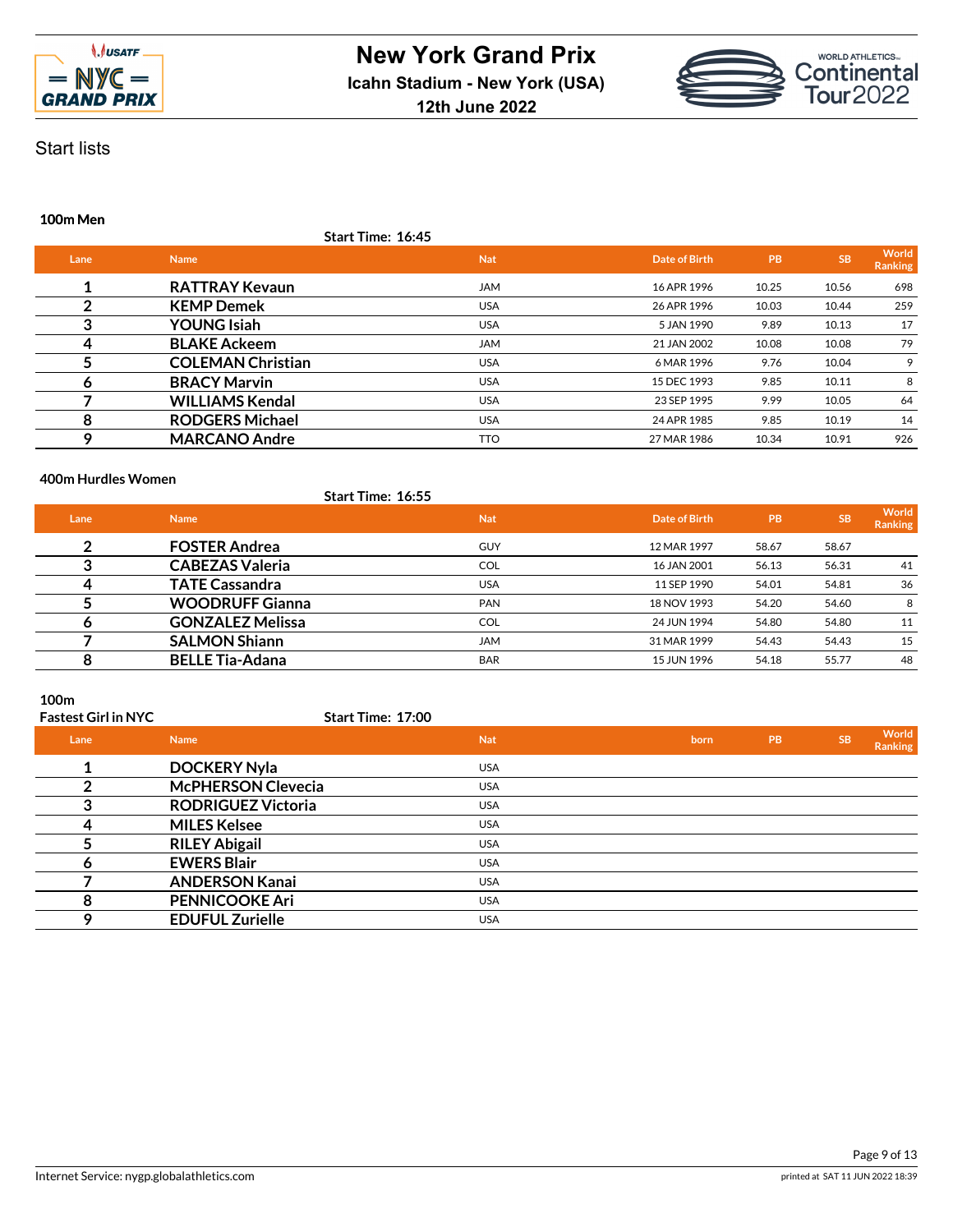



**100m**

| <b>Fastest Boy in NYC</b> |                         | Start Time: 17:02 |      |    |           |                         |
|---------------------------|-------------------------|-------------------|------|----|-----------|-------------------------|
| Lane                      | <b>Name</b>             | <b>Nat</b>        | born | PB | <b>SB</b> | World<br><b>Ranking</b> |
|                           | <b>GAYLE Konnor</b>     | <b>USA</b>        |      |    |           |                         |
|                           | <b>DUNCAN Caleb</b>     | <b>USA</b>        |      |    |           |                         |
| 3                         | <b>KITT Sean</b>        | <b>USA</b>        |      |    |           |                         |
|                           | <b>WALKER Yanick</b>    | <b>USA</b>        |      |    |           |                         |
|                           | <b>CLARK Malone</b>     | <b>USA</b>        |      |    |           |                         |
| o                         | <b>WELLS Ethan</b>      | <b>USA</b>        |      |    |           |                         |
|                           | <b>BARTON Naji</b>      | <b>USA</b>        |      |    |           |                         |
| 8                         | <b>WILLIS Victor</b>    | <b>USA</b>        |      |    |           |                         |
| Q                         | <b>HIGHTOWER Harvey</b> | <b>USA</b>        |      |    |           |                         |
|                           |                         |                   |      |    |           |                         |

### **400m Hurdles Men**

|      |                          | <b>Start Time: 17:10</b> |               |           |           |                  |
|------|--------------------------|--------------------------|---------------|-----------|-----------|------------------|
| Lane | <b>Name</b>              | <b>Nat</b>               | Date of Birth | <b>PB</b> | <b>SB</b> | World<br>Ranking |
| ົ    | <b>TATUM Malcum</b>      | <b>USA</b>               |               | 50.62     | 53.20     |                  |
| ≏    | <b>CLARKE Andre</b>      | <b>JAM</b>               | 6 JUN 1992    | 48.29     | 49.35     | 52               |
|      | <b>LATTIN Amere</b>      | <b>USA</b>               | 12 JUL 1997   | 48.66     | 49.50     | 27               |
|      | <b>HALL Quincy</b>       | <b>USA</b>               | 31 JUL 1998   | 48.10     | 48.10     |                  |
| o    | <b>KENDZIERA David</b>   | <b>USA</b>               | 9 SEP 1994    | 48.38     | 49.20     | 21               |
|      | <b>BAILEY JR Aldrich</b> | <b>USA</b>               | 6 FEB 1994    | 48.55     | 49.25     | 30               |
| 8    | <b>ROWE Shawn</b>        | <b>JAM</b>               | 7 DEC 1992    | 48.83     | 49.37     | 32               |

### **800m Men**

**Start Time: 17:20**

| Lane    | <b>Name</b>           | <b>Nat</b> | Date of Birth | <b>PB</b> | <b>SB</b> | World<br><b>Ranking</b> |
|---------|-----------------------|------------|---------------|-----------|-----------|-------------------------|
|         | <b>HOEY Josh</b>      | <b>USA</b> | 1 NOV 1999    | 1:47.36   | 1:47.36   | 273                     |
| $2 - 1$ | <b>HAMILTON Rajay</b> | <b>JAM</b> | 25 AUG 1995   | 1:46.30   | 1:46.30   | 116                     |
| $2 - 2$ | LÓPEZ Jesus Tonatiu   | <b>MEX</b> | 2 AUG 1997    | 1:43.44   | 1:47.83   | 31                      |
| 3       | <b>SOWINSKI Erik</b>  | <b>USA</b> | 21 DEC 1989   | 1:44.58   | 1:46.72   | 38                      |
| $4 - 1$ | <b>STREICH Shane</b>  | <b>USA</b> | 19 SEP 1996   | 1:45.85   | 1:47.85   | 50                      |
| $4 - 2$ | <b>SÁNCHEZ Ryan</b>   | <b>PUR</b> | 22 JUN 1998   | 1:44.82   | 1:46.42   | 49                      |
| 5       | <b>VÁZQUEZ Wesley</b> | <b>PUR</b> | 27 MAR 1994   | 1:43.83   | 1:46.02   | 146                     |
| 6       | <b>JEWETT Isaiah</b>  | <b>USA</b> | 6 FEB 1997    | 1:43.85   | 1:47.39   | 40                      |
|         | <b>HOPPEL Bryce</b>   | <b>USA</b> | 5 SEP 1997    | 1:43.23   | 1:46.33   | 13                      |
| $8 - 1$ | <b>MURPHY Clayton</b> | <b>USA</b> | 26 FEB 1995   | 1:42.93   | 1:45.54   | 8                       |
| $8 - 2$ | <b>DOWNS Robert</b>   | (PM) USA   | 17 AUG 1994   | 1:46.46   | 1:46.86   | 154                     |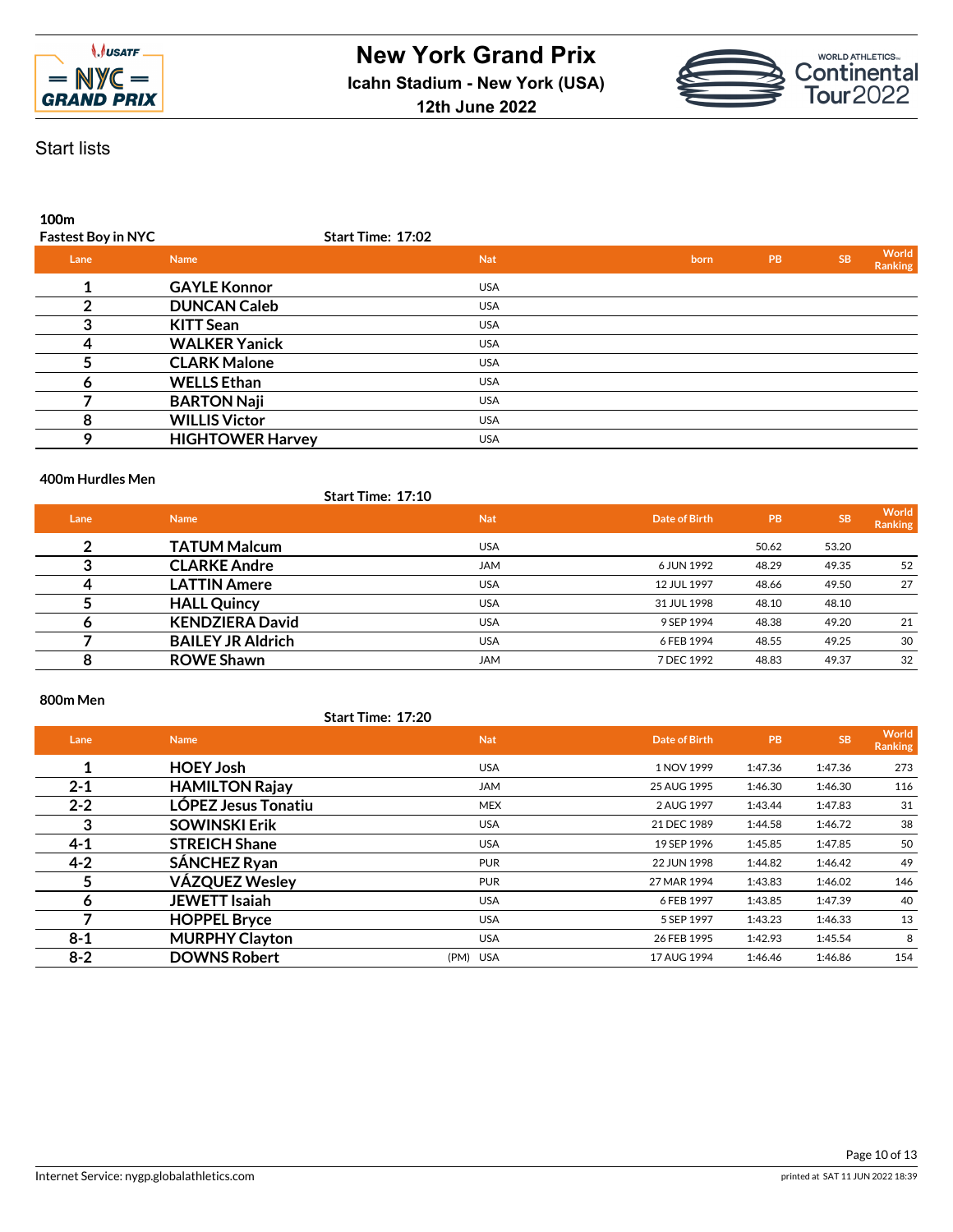



Start lists

#### **400m Women**

|      | <b>Start Time: 17:30</b> |            |               |       |           |                         |
|------|--------------------------|------------|---------------|-------|-----------|-------------------------|
| Lane | <b>Name</b>              | <b>Nat</b> | Date of Birth | PB    | <b>SB</b> | World<br><b>Ranking</b> |
|      | <b>CRAWFORD Amanda</b>   | <b>GRN</b> | 15 MAY 1999   | 52.90 | 53.84     |                         |
|      | <b>AVENI Brittany</b>    | <b>USA</b> | 18 JAN 1998   | 51.60 | 52.20     | 50                      |
| 3    | <b>WHITNEY Kaylin</b>    | <b>USA</b> | 9 MAR 1998    | 50.29 | 51.89     | 20                      |
| 4    | <b>ELLIS Kendall</b>     | <b>USA</b> | 8 MAR 1996    | 49.99 | 51.00     | 25                      |
|      | <b>McLAUGHLIN Sydney</b> | <b>USA</b> | 7 AUG 1999    | 50.07 |           |                         |
| o    | <b>IRBY Lynna</b>        | <b>USA</b> | 6 DEC 1998    | 49.80 | 51.03     | 23                      |
|      | <b>JEFFERSON Kyra</b>    | <b>USA</b> | 23 SEP 1994   | 51.50 | 51.55     | 62                      |
| 8    | <b>ABBOTT Chloe</b>      | <b>USA</b> | 25 JUL 1998   | 50.98 | 52.99     | 223                     |

#### **200m Women**

|      | Start Time: 17:40            |            |               |       |           |                         |
|------|------------------------------|------------|---------------|-------|-----------|-------------------------|
| Lane | <b>Name</b>                  | <b>Nat</b> | Date of Birth | l PB' | <b>SB</b> | World<br><b>Ranking</b> |
| ົ    | <b>SMITH-BARNETT Destiny</b> | <b>USA</b> | 26 JUL 1996   | 22.91 | 23.11     |                         |
|      | <b>JOHNSON Kortnei</b>       | <b>USA</b> | 11 AUG 1997   | 22.56 | 22.73     |                         |
|      | <b>ANNELUS Angie</b>         | <b>USA</b> | 10 JAN 1997   | 22.16 | 23.39     | 48                      |
|      | <b>CLARK Tamara</b>          | <b>USA</b> | 9 JAN 1999    | 21.98 | 22.66     | 12                      |
| o    | <b>RICHARDSON Sha'Carri</b>  | <b>USA</b> | 25 MAR 2000   | 22.00 |           |                         |
|      | <b>AKINOSUN Morolake</b>     | <b>USA</b> | 17 MAY 1994   | 22.44 |           | 24                      |
| 8    | <b>GAITHER Tynia</b>         | <b>BAH</b> | 16 MAR 1993   | 22.45 | 22.45     | 35                      |

#### **200m Men**

**Start Time: 17:50**

| Lane | <b>Name</b>                | <b>Nat</b> | Date of Birth | <b>PB</b> | <b>SB</b> | World<br><b>Ranking</b> |
|------|----------------------------|------------|---------------|-----------|-----------|-------------------------|
| ≏    | <b>COLEBROOKE Samson</b>   | <b>USA</b> | 10 MAY 1997   | 20.46     | 20.56     | 215                     |
| 4    | <b>MORROW Elijah</b>       | <b>USA</b> | 30 OCT 1995   | 20.22     | 20.22     | 53                      |
|      | <b>LYLES Noah</b>          | <b>USA</b> | 18 JUL 1997   | 19.50     | 19.86     | 3                       |
|      | <b>KING Kyree</b>          | <b>USA</b> | 9 JUL 1994    | 20.15     | 21.06     | 17                      |
|      | <b>BELCHER Christopher</b> | <b>USA</b> | 29 JAN 1994   | 20.01     | 20.76     |                         |
|      | <b>CARNES Brandon</b>      | <b>USA</b> | 6 MAR 1995    | 20.22     |           |                         |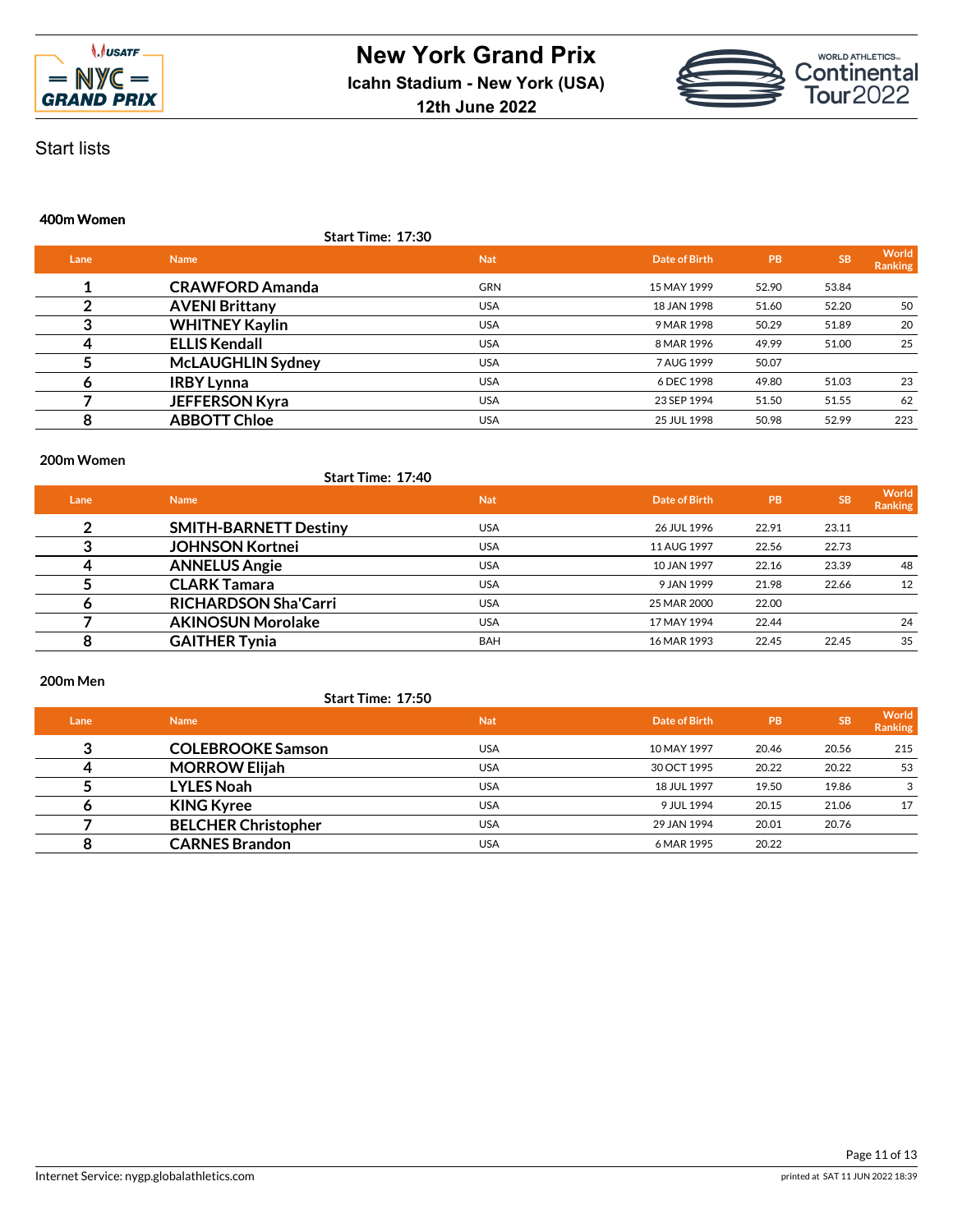



# Start lists

# **4x400m Relay Men**

| Club |            |                    | Start Time: 18:04 |  |  |           |           |                  |
|------|------------|--------------------|-------------------|--|--|-----------|-----------|------------------|
|      | Lane Nat   | <b>Nation</b>      |                   |  |  | <b>NR</b> | <b>SB</b> | World<br>Ranking |
|      | $3$ USA    | <b>GSTC A</b>      |                   |  |  |           |           |                  |
|      | 4 USA      | <b>ELITE FEATS</b> |                   |  |  |           |           |                  |
|      | $5$ USA    | <b>GSTC B</b>      |                   |  |  |           |           |                  |
|      | $6$ USA    | <b>MOORE ELITE</b> |                   |  |  |           |           |                  |
|      | <b>USA</b> | <b>CPTC</b>        |                   |  |  |           |           |                  |
|      | 8 USA      | <b>GSTC WOMEN</b>  |                   |  |  |           |           |                  |
|      |            |                    |                   |  |  |           |           |                  |

### **1500m Men**

| <b>Masters</b> | <b>Start Time: 18:13</b>  |            |      |           |           |                  |
|----------------|---------------------------|------------|------|-----------|-----------|------------------|
| Order          | <b>Name</b>               | <b>Nat</b> | born | <b>PB</b> | <b>SB</b> | World<br>Ranking |
|                | <b>ARMSTRONG Terrance</b> | USA        |      |           |           |                  |
|                | <b>BRADY Peter</b>        | USA        |      |           |           |                  |
|                | <b>EBANI Eddie</b>        | USA        |      |           |           |                  |

### **1500m Women**

| <b>Masters</b> |                              | <b>Start Time: 18:23</b> |      |           |           |                         |
|----------------|------------------------------|--------------------------|------|-----------|-----------|-------------------------|
| Order          | <b>Name</b>                  | <b>Nat</b>               | born | <b>PB</b> | <b>SB</b> | World<br><b>Ranking</b> |
|                | <b>ST. JEAN Jennifer</b>     | <b>USA</b>               |      |           |           |                         |
|                | <b>LICATA Christine</b>      | <b>USA</b>               |      |           |           |                         |
|                | <b>HARVEY Jennifer</b>       | <b>USA</b>               |      |           |           |                         |
|                | <b>STOBBE Judy</b>           | <b>USA</b>               |      |           |           |                         |
|                | <b>SAINT-LOUIS Dominique</b> | <b>USA</b>               |      |           |           |                         |
|                | <b>SCOTT Alissa</b>          | <b>USA</b>               |      |           |           |                         |

# **1500m Women**

| <b>Olympic Development</b> |                         | <b>Start Time: 18:35</b> |      |           |           |                  |
|----------------------------|-------------------------|--------------------------|------|-----------|-----------|------------------|
| Order                      | <b>Name</b>             | <b>Nat</b>               | born | <b>PB</b> | <b>SB</b> | World<br>Ranking |
|                            | <b>ZAMMITTI Melissa</b> | <b>USA</b>               |      |           |           |                  |
|                            | <b>LODGE Melissa</b>    | <b>USA</b>               |      |           |           |                  |
|                            | <b>JUREW Anna</b>       | <b>USA</b>               |      |           |           |                  |
| 4                          | <b>MORRISSEY Jamie</b>  | <b>USA</b>               |      |           |           |                  |
|                            | <b>NUTTALL Gemma</b>    | <b>USA</b>               |      |           |           |                  |
| o                          | <b>RAMIREZ Elise</b>    | <b>USA</b>               |      |           |           |                  |
|                            | <b>NELSON Karisa</b>    | <b>USA</b>               |      |           |           |                  |